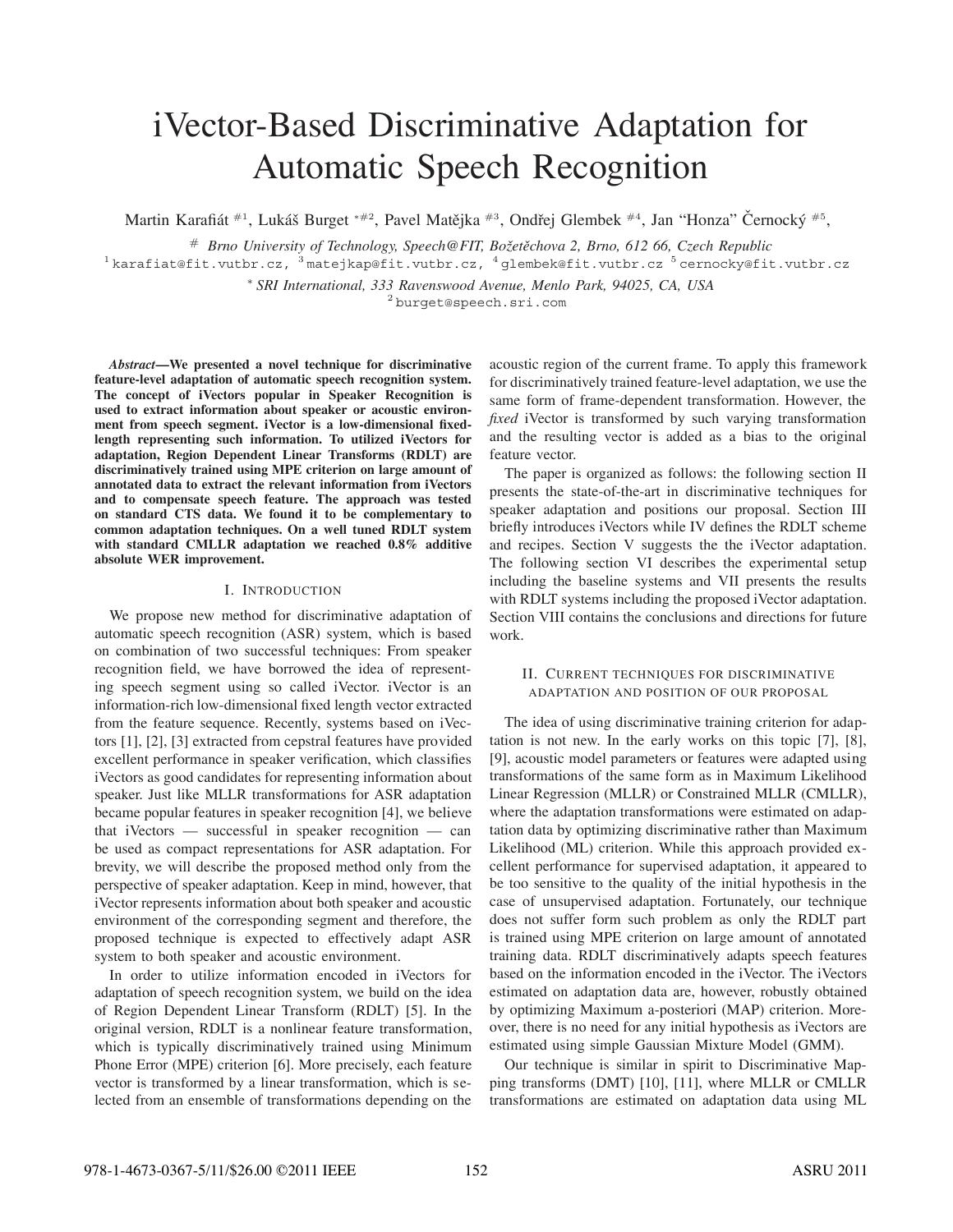criterion first. The adapted model parameters are further postprocessed by an ensemble of discriminatively trained linear transformations (typically 64), where each transformation corresponds to a cluster of Gaussian components from the acoustic model. The transformations are discriminatively trained on large amount of annotated training data to refine the adapted models and to compensate for the discriminative power that could be taken away from discriminatively acoustic trained models when adapted using ML estimated transformations.

DMT can be seen as some form of region dependent transforms, where the regions in acoustic space are defined by the Gaussian clusters rather than by a dedicated GMM as it is in the case of RDLT. From this perspective, CMLLRbased DMT [11] is very similar to standard RDLT jointly trained with the following CMLLR adaptation as described in [5]. Therefore, it can be expected that, just like RDLT, DMT would bring improvements even without ML trained adaptation transformations. Unfortunately, the papers on DMT do not provide such analysis and it is not clear how much improvement is to be attributed to improved adaptation and how much to the improved discriminative acoustic model training.

In our approach, however, we do not estimate any feature or model transformations to adapt the acoustic model to the adaptation data. Instead, we estimate iVector summarizing information about the speaker and the acoustic environment of adaptation data independently of any ASR acoustic model. Also, the discriminatively trained transformation does no directly operate on speech features or model parameters. Instead, for each speech frame, it is trained to extract a correction bias vector from iVector. In our implementation, zero iVector, which is the expected value of iVector on training data, leads to zero correction bias and therefore to no adaptation. Therefore, it is easy to separately analyze the effect of RDLT used for adaptation and RDLT used, in the standard way, as a discriminative feature transformation.

## III. IVECTORS

The iVector approach has become state of the art in the speaker verification field [1]. In this work, we show that it can be successfully applied to extract information useful for adapting ASR system. The approach provides an elegant way of reducing large-dimensional sequential input data to a lowdimensional fixed length feature vector while retaining most of the relevant information.

In the iVector framework, a GMM model is adapted to observation sequence representing a speech segment that we want to extract speaker information from. Only the mean parameters of a pre-trained GMM are adapted. The supervector of concatenated mean vectors for the adapted GMM is obtained as

$$
s = m + Ti,
$$
 (1)

where m is the segment-independent component of the mean supervector, **T** is a matrix of basis spanning the subspace covering the important variability (both useful and useless for adaptation) in the supervector space, and **i** is a lowdimensional latent variable representing coordinates in the subspace. We assume standard normal prior for the latent variable **i**. GMM is adapted to the observation sequence by finding **i** that maximizes MAP criterion. This MAP point estimate of **i**, which is obtained with single iteration of EM algorithm, is taken as the iVector representing the segment. The parameters of the GMM and the subspace are trained in unsupervised manner using EM algorithm on a collection of speech segment covering variety of speakers and acoustic environments. We use an efficient implementation of the training procedure suggested in [12].

# IV. REGION DEPENDENT LINEAR TRANSFORMS

In the RDLT framework, an ensemble of linear transformations is trained discriminatively. Each transformation corresponds to one region in partitioned feature space. Each feature vector is then transformed by a linear transformation corresponding to the region that the vector belongs to. The resulting (generally nonlinear) transformation has the following form:

$$
F_{RDLT}(\mathbf{o}_t) = \sum_{r=1}^{N} \gamma_r(t) (\mathbf{A}_r \mathbf{o}_t + \mathbf{b}_r),
$$
 (2)

where  $o_t$  is input feature vector at time t,  $A_r$  and  $b_r$  are linear transformation and biases corresponding rth region and  $\gamma_r(t)$ is probability that the vector  $\mathbf{o}_t$  belongs to rth region. The probabilities  $\gamma_r(t)$  are typically obtained using GMM (pretrained on the input features) as mixture component posterior probabilities. Usually, RDLT parameters  $A_r$ ,  $b_r$  and ASR acoustic model parameters are alternately updated in several iterations. While RDLT parameters are updated using MPE criterion, ML update is typically used for acoustic model parameters. As proposed in [13] and described in RDLT context in [5], ML update of acoustic model parameters must be taken into account when optimizing RDLT parameters. Otherwise, the discriminative power obtained from MPE training of RDLT feature transformation is mostly lost after ML acoustic model re-training. In our experiments, we closely follow the training recipe described in [5].

In our experiments, we do not use the bias terms  $\mathbf{b}_r$  (the number of their parameters would anyway be only a small proportion of parameters in matrices  $A_r$ ). In agreement with results reported in [5], we have found that omitting the bias terms has little effect on the performance.

RDLT can be seen as a generalization of previously proposed fMPE discriminative feature transformation. The special case of RDLT with square matrices  $A_r$  (i.e. without dimensionality reduction of input features) was shown [5] to be equivalent to fMPE with offset features as described in [14]. This is also the configuration used in our experiments. From fMPE recipe [13], we have also take the idea of incorporating context information by considering  $\gamma_r(t)$  corresponding not only to the current frame but also to the neighboring frames (see section VII-A for more details). From our experience, this style of incorporation context information leads to significantly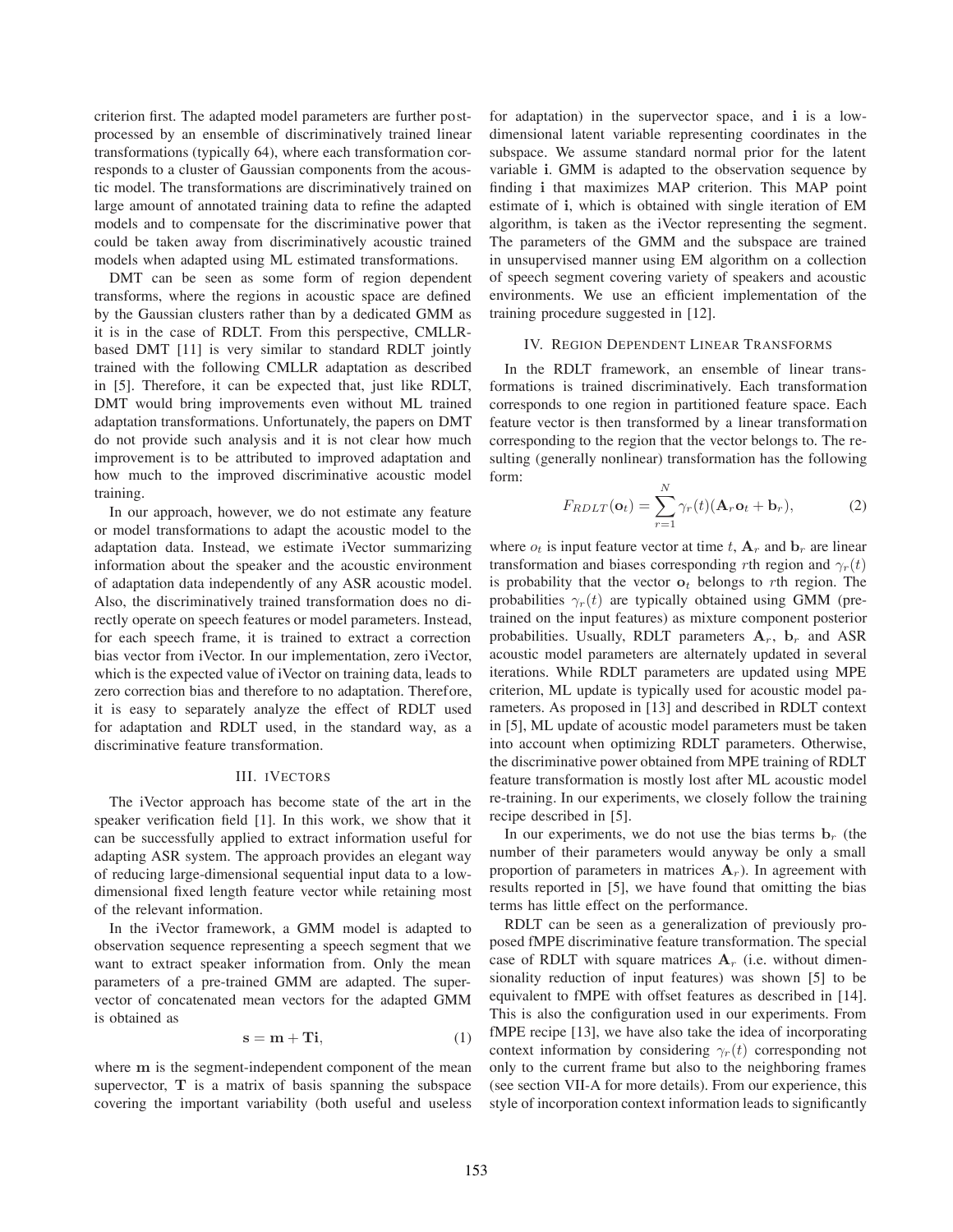better results compared to to the style previously considered in the context of RDLT [5], where feature vectors of multiple frames were stacked at the RDLT input and transformations with dimensionality reduction were used to recover the original feature dimensionality. Therefore, our RDLT baseline system configuration is very similar to the one described in the fMPE recipe. Still, we prefer to use the more general RDLT abstraction as it can be easily extended by the proposed iVector based adaptation.

# V. IVECTOR BASED ADAPTATION

To utilize the RDLT framework for adaptation, we use transformation of the following form:

$$
F_{ivec}(\mathbf{o}_t) = \mathbf{o}_t + \sum_{r=1}^{N} \gamma_r(t) \mathbf{A}_r \mathbf{i}_s, \tag{3}
$$

where **i**<sub>s</sub> is iVector estimated on adaptation data corresponding to speaker s. Typically, iVector dimensionality is larger than the dimensionality of feature vector, therefore  $A_r$  are matrices reducing the dimensionality of iVector to the one of feature vectors. The same MPE training framework as described in the previous section can be used to train RDLT to discriminatively extract the corrective term from iVector **i**<sub>s</sub>, which is added to the original feature vector  $o_t$  in order to adapt the features to the model. Note that, although the iVector stays constant, its transformation depends or region of current feature frame so that different pieces of information can be extracted from iVector to compensate feature frames from different regions of acoustic space.

We again use the iterative training scheme where, after updating RDLT parameters, acoustic model parameters are retrained on the compensated features. The resulting procedure can be seen as another form of speaker adaptive training (SAT) [15], [16].

Finally, we can combine both ideas of using RDLT for adaptation and discriminative feature transformation. Since the whole RDLT framework has to be implemented to deal with either of the two problems, it makes a little sense to use RDLT only for adaptation without using it also for feature transformation, which is expected to provide an additional significant gain. If the same data and the same region definitions are used to train RDLT for both problems, which is the case in our experiments, we can simply concatenate each feature vector with the appropriate iVector and process the resulting extended vectors

$$
\tilde{\mathbf{o}}_t = \left[ \begin{array}{c} \mathbf{o}_t \\ \mathbf{i}_s \end{array} \right] \tag{4}
$$

just as in the standard RDLT framework corresponding to equation (2).  $A_r$  will perform dimensionality reduction.

#### VI. EXPERIMENTAL SETUP

# *A. ASR training and testing data*

The acoustic model was trained on ctstrain04 training set, a subset of the h5train03 set, defined at the University of Cambridge. It contains about 278 hours of well transcribed

| Database             | Amount of data [hours] |
|----------------------|------------------------|
| Switchboard I        | 248.52                 |
| Switchboard cellular | 15.27                  |
| Call Home English    | 13.93                  |
| Total                | 277.72                 |

TABLE I CTS TRAINING DATA DESCRIPTION.

| Models           | WER [%] |
|------------------|---------|
|                  |         |
| . - CMLLR<br>ML. | 32.1    |
| - CMLLR-SAT      |         |

TABLE II BASELINE: ML TRAINED SYSTEMS

speech data from Switchboard I,II and Call Home English (see Table I).

All recognition results are reported on the Hub5 Eval01 test set (defined during 2001 NIST CTS evaluation) composed of 3 subsets of 20 conversations from Switchboard-1, Switchboard-2 and Switchboard-cellular corpora, for a total length of more than 6 hours of audio data.

A bigram language model was used for recognition. It was adopted from AMI speech recognition system for NIST Rich Transcriptions 2007 [17].

# *B. Baseline ASR systems*

The speech recognition system is HMM-based cross-word tied-states triphones, with approximately 8500 tied states and 28 Gaussian mixtures per state. The features were 13 VTLN normalized Mel-Frequency PLP coefficients generated by HTK, augmented with their deltas, double-deltas and tripledeltas. Cepstral mean and variance normalization was applied with the mean and variance vectors estimated on each conversation side. HLDA was estimated with Gaussian components as classes and the dimensionality was reduced from 52 to 39. This model is denoted as ML in table II

Using this model, CMLLR adaptation transforms were generated for training and test data, one for each conversation side. This model also served for generating lattices, which were used for MPE training of RDLT. Only a single CMLLR transformation was used in our system, as we did not observe any significant gain from using multiple CMLLR or MLLR transformations with our system on this task. Table II shows 2.6% absolute improvement in Word Error Rate (WER)obtained from CMLLR adaptation and additional 0.2% WER improvement when the acoustic model was retrained in SAT fashion [16]. Unless stated otherwise, CMLLR SAT system forms the basis of all systems described in the following sections.

#### *C. iVector extraction*

In principle, both ASR acoustic models and iVector extraction could be based on the same features and trained on the same data. Also, iVector extraction and definition of regions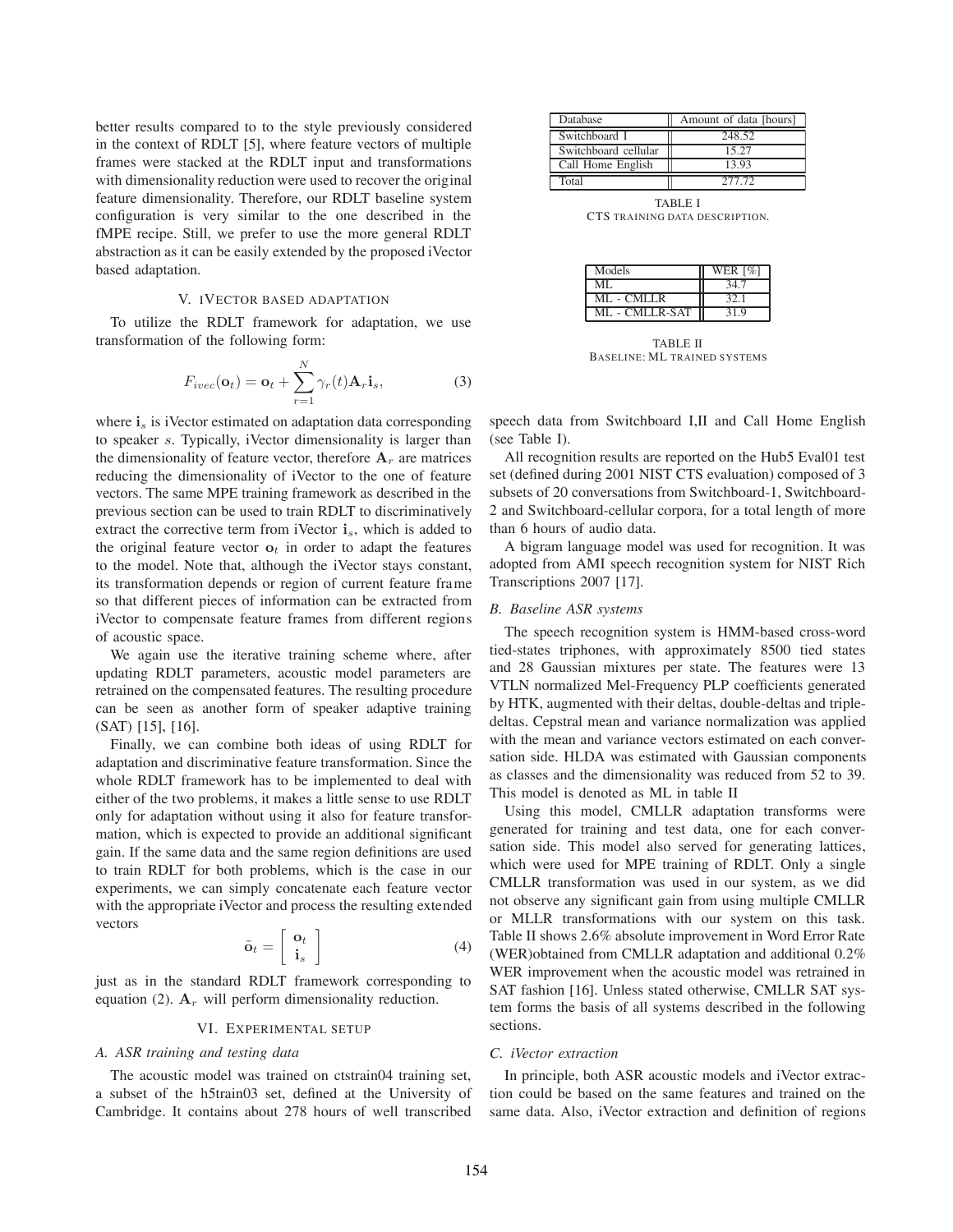in RDLT could be based on the same GMM model. In our experiments, however, we use two different GMMs trained on different features, since we simply took iVectors extracted by our existing system optimized for speaker verification task [3].

The features used for the iVector extraction were 19 Mel frequency cepstral coefficients (with log-energy) calculated every 10 ms using 25 ms Hamming window. This 20-dimensional feature vector was subjected to short time mean and variance normalization using a 3s sliding window. Delta and double delta coefficients were then calculated using a 5-frame window giving 60-dimensional feature vectors. The iVector extraction was based on Semi-Tied Covariance (STC) GMM with 2048 mixture components, which was trained on NIST SRE 2004 and 2005 telephone data. The subspace matrix **T** was trained on more than 2500 hours of data from the following telephone databases: NIST SRE 2004, 2005, 2006, Switchboard II Phases 2 and 3, Switchboard Cellular Parts 1 and 2, Fisher English Parts 1 and 2. The results are reported with 400 dimensional iVectors. Similarly to CMLLR transformations, iVectors were generated per conversation side for training and test data.

One could object that the iVector extraction is trained on much more data than the baseline ASR system, which makes the comparison of systems unfair. However, the iVector extraction is trained in *unsupervised manner* on data that are mostly not transcribed and therefore unusable for ASR training. Also, while large amount of training data is necessary to obtain good performance is speaker verification, we believe that it is not the case in these experiments, as RDLT, which is trained to extract the adaptation information from the iVector, is still trained on the same data as baseline ASR system.

# VII. RDLT EXPERIMENTS

#### *A. RDLT for discriminative feature extraction*

In this section, we examine different configurations of RDLT used only in the usual way as a discriminative feature extraction. In the trivial case, where all feature frames are considers to belong to only one single region, RDLT comprises only one discriminatively trained linear transform. This configuration, which is also know as Discriminative HLDA [18], brings 0.5% absolute WER improvement compared to "ML CMLLR-SAT" baseline, as we can see in the first line of Table III.

The second line of the table reports additional 1.1% absolute WER improvement obtained from using 1000 regions. To define the regions in the acoustic space, all Gaussians from ML trained HMM model are pooled and clustered using agglomerative clustering to create GMM with desired number of components (see [19] for detailed description of the clustering algorithm).

In the following experiment, we incorporated also the information about context by using region posterior probabilities also from neighboring frames as suggested in [13]. Posterior probabilities of the GMM components for a current frame are stacked with the averages of posteriors for adjacent frames 1- 2, 3-5 and 6-9 on the right and likewise for the left context (i.e. 7 groups spanning 19 frames in total). The resulting 7000

| Models                          | WER $[\%]$ |
|---------------------------------|------------|
| $\overline{R}$ DLT 1 regions    | 31.4       |
| RDLT 1000 regions               | 30.3       |
| RDLT 7x1000 regions             | 27.3       |
| RDLT 7x500 regions              | 27.6       |
| RDLT $7x\overline{250}$ regions | 27.7       |

TABLE III RESULTS WITH RDLT USED AS FEATURE TRANSFORMATION FOR CMLLR-SAT ADAPTED SYSTEM.

| Models                    | WER $\lceil \% \rceil$ |
|---------------------------|------------------------|
| iVector RDLT 1 region     | 31.3                   |
| iVector RDLT 250 regions  | 30.2                   |
| iVector RDLT 500 regions  | 30.0                   |
| iVector RDLT 1000 regions | 29.9                   |

TABLE IV RESULTS WITH RDLT USED ONLY FOR IVECTORS BASED ADAPTATION APPLIED ON TOP OF CMLLR-SAT ADAPTATION.

dimensional vector served as weights  $\gamma_r(t)$  in equation (2) corresponding to 7000 transformations  $(39 \times 39$  matrices). Block diagram demonstrating such RDLT configuration is shown in Figure 1. The use of context brings large additional improvement (3% absolute) as can be seen in Table III in line denoted as "RDLT 7x1000 regions".

Next, we tested scaled-down systems to see a degradation of performance with smaller number of regions. A difference in WER between 1000 and 250 regions is 0.4%. This suggests that it is more important to invest parameters into context modeling than increasing the number of regions for the current frame.

#### *B. iVector based adaptation*

Table IV shows the behavior of the proposed adaptation approach with various number of transforms. To find the optimal configuration, we first considered the case corresponding to equation (3), where RDLT is used only for the adaptation. The optimal number of transformations saturates again on 1000 giving 2% absolute WER improvement over the CMLLR-SAT baseline. The differences between 500 and 1000 mixture components (and hence regions) is only 0.1% absolute.

We also experimented with incorporating the context information using the region posteriors form neighboring frames, but we found it ineffective when using RDLT for adaptation.

In table V, we compare the effect of CMLLR adaptation, iVector adaptation and combination of both for systems with and without RDLT used as discriminative feature transformation. For RDLT as feature transformation, we use the configuration with 7000 transformations as described in the previous section. For iVector adaptation, RDLT uses only 1000 transformations corresponding only to the regions for the current frame. This is the case even when both RDLT for feature transformation and RDLT for adaptation are combined. In this case, only 1000 transformations  $(39\times439)$  matrices) corresponding to the current frame of GMM posteriors pro-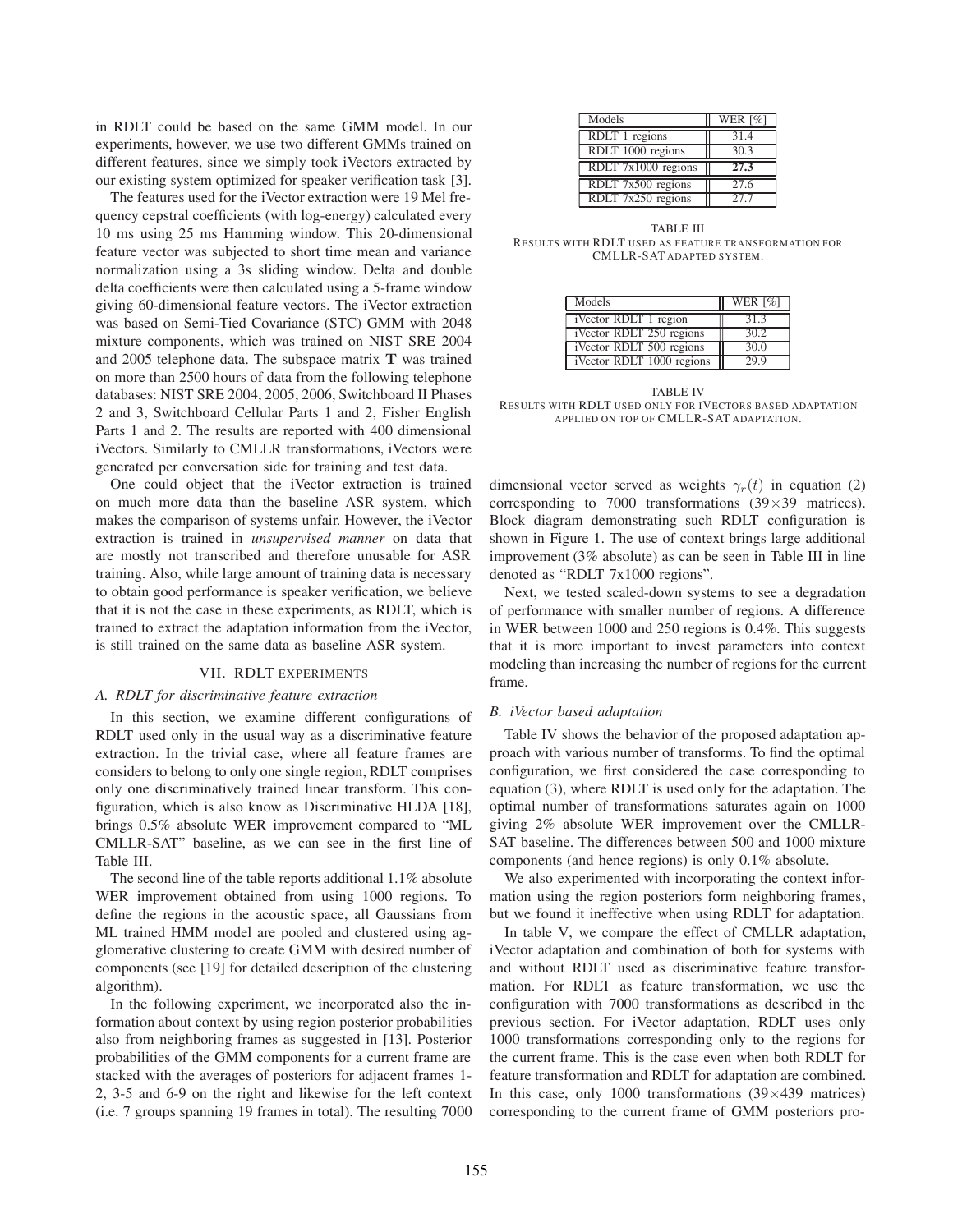

Fig. 1. RDLT with context transformations.

| Adaptation       |      | <b>RDLT</b> |
|------------------|------|-------------|
| none             | 34.7 | 29 .        |
| iVector          | 32.1 | 28.7        |
| <b>CMLLR-SAT</b> | 31.9 | 27.3        |
| both             | 29.9 | 26.5        |

TABLE V SUMMARY OF DIFFERENT TECHNIQUES.

cesses 39-dimensional feature vector concatenated with 400 dimensional iVector. The remaining transformations  $(39 \times 39)$ matrices) corresponding to context posteriors process only the 39-dimensional feature vector.

The first line of table V shows the results without any adaptation. As can be seen, RDLT provides impressive improvement 5% absolute in this case. Comparing the following two lines, we see that iVector adaptation on its own appears to be slightly less effective than CMLLR transformation for this task. However, the two adaptation techniques seem to be complementary and the best result is obtained from their combination as can be seen from the last line in the table.

## VIII. CONCLUSIONS AND FUTURE WORK

We presented a novel technique for feature compensation based on iVectors — a popular technique in Speaker Recognition. We found it to be complementary approach to common adaptation techniques. On a well tuned RDLT system with standard CMLLR adaptation, we reached 0.8% additive absolute WER improvement. Without CMLLR adaptation, 1.0% absolute improvement was obtained.

Unsupervised estimation of CMLLR requires an additional decoding pass to obtain the adaptation hypothesis. On contrary, our approach only requires to extract the iVector from adaptation data which takes only a fraction of time necessary for decoding. Forwarding features through the set of transforms is also fast as only few transformations (usually only one or two) are applied per frame due to the sparsity of posterior probabilities. Therefore, our approach could be considered for decoding in the first pass of multi-pass systems or in one-pass systems.

This paper presents the first results of the proposed technique, in short-term, we will face the following issues:

- 1) Lattices used for discriminative training were generated using model with more than 8% higher WER compared to the performance of the final model. Further improvement could be obtain from lattices that would better reflect errors made by the final system.
- 2) iVector extraction was optimized for Speaker Recognition and the optimal configuration for speech recognition can be very different. Also, iVector extraction based on ASR features and GMM taken from RDLT would greatly simplify the system.
- 3) Finally, we would like to integrate the proposed approach into our full-featured system including other advanced techniques such as MPE model parameter training or neural network bottle-neck features.